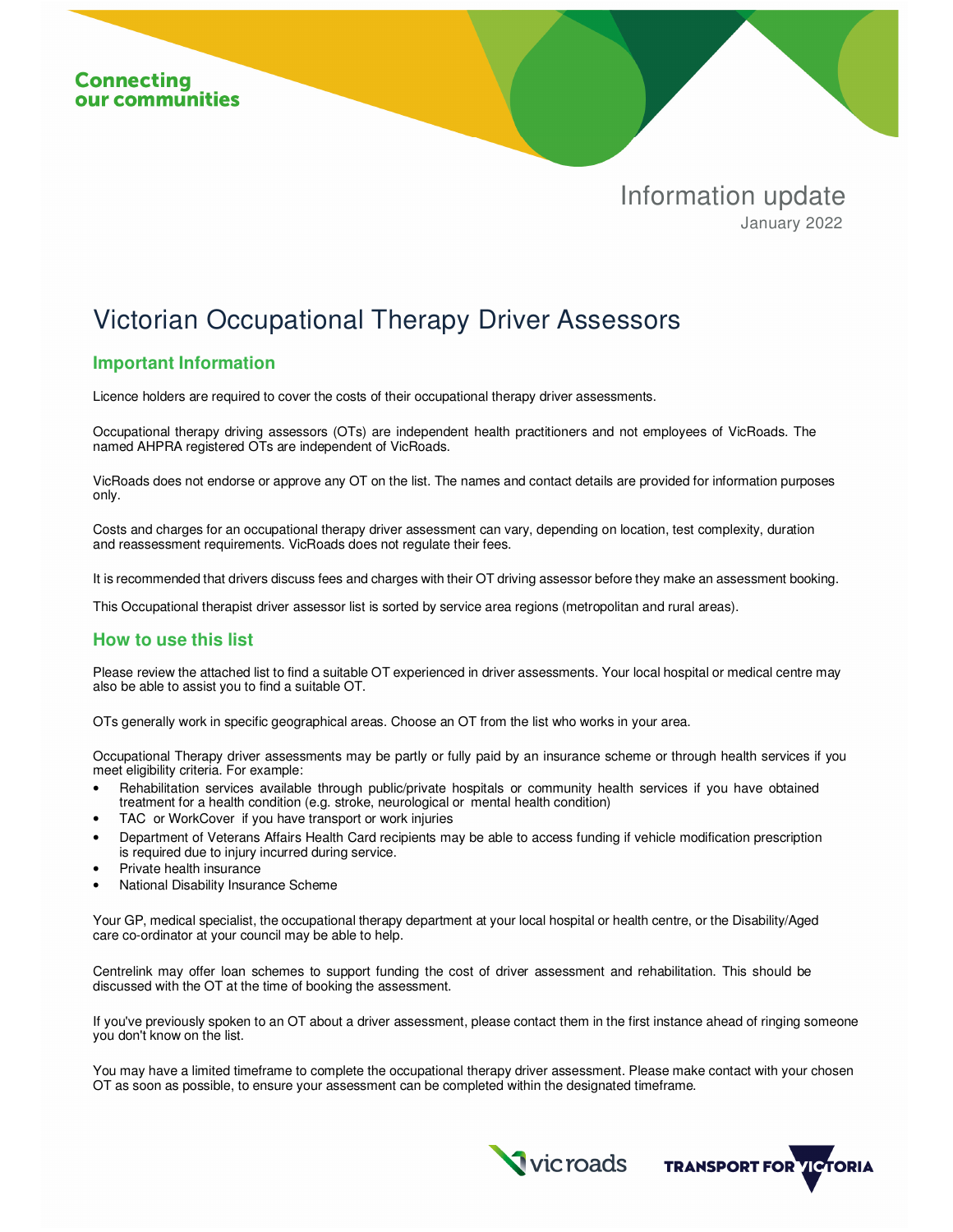| Aileen Huang                                                       | <b>Aislinn Lalor</b>                                                     | <b>Allison Hocking</b>                                                |
|--------------------------------------------------------------------|--------------------------------------------------------------------------|-----------------------------------------------------------------------|
| <b>Everyday Independence</b><br>Call: 1300 179 131                 | Mobile: 0423 201 938                                                     | Call: (03) 5985 9188                                                  |
| Email: aileenh@everydayindependence.com.au                         | Email: aislinn.lalor@monash.edu                                          | Email: allison@communityot.com.au                                     |
| Assessment types: Car only                                         | Assessment types: Car only                                               | Assessment types: Car, motorcycle, heavy vehicle                      |
| Service areas: All metropolitan areas                              | Service areas: All metropolitan areas                                    | Service areas: All metropolitan area, Mornington Peninsula            |
| Regional: Bendigo                                                  |                                                                          |                                                                       |
|                                                                    |                                                                          |                                                                       |
| Anuschka Toal                                                      | <b>Community Occupational Therapy</b>                                    | Georgina Bell                                                         |
| Call: (03) 9801 2229<br>Email: anuschka@communityot.com.au         | Call: 03 9381 1262<br>Email: admin@communityot.com.au                    | Call: (03) 9381 1262<br>Email: georgina@communityot.com.au            |
|                                                                    |                                                                          |                                                                       |
| Assessment types: Car, motorcycle, heavy vehicle                   | Assessment types: Car, motorcycle, heavy vehicle                         | Assessment types: Car, motorcycle, heavy vehicle                      |
| Service areas: All metropolitan areas                              | Service areas: All metropolitan areas, Bayside & Mornington<br>Peninsula | Service areas: All metropolitan areas & Mornington Peninsula          |
|                                                                    |                                                                          |                                                                       |
| Joseph Cooper-Nolan<br><b>Occupational Performance Specialists</b> | <b>Kimberly Manallack</b>                                                | <b>Kevan Walsh</b>                                                    |
|                                                                    |                                                                          | An OT Driving Assessment<br>Call: 03 9417 4179                        |
| Mobile: 0407 096 181                                               | Mobile: 0439 387 203                                                     | Mobile: 0417 578 998                                                  |
| Email: occperfspec@bigpond.com                                     | Email: info.otme@gmail.com                                               | Email: anotdrivingassessment@gmail.com                                |
| Assessment types: Car, motorcycle, heavy vehicle                   | Assessment types: Car only                                               | Assessment types: Car, motorcycle, heavy vehicle                      |
| Service areas: All metropolitan and regional areas                 | Service areas: All metropolitan areas.                                   | Service areas: All metropolitan areas                                 |
|                                                                    | Service areas: All regional areas.                                       | Regional: All areas                                                   |
| Louisa King                                                        |                                                                          | <b>Stephen Woolley Occupational Therapy</b>                           |
|                                                                    | <b>Northern Occupational Therapy</b>                                     |                                                                       |
| Call: 9381 1262                                                    | Call: (03) 9381 2204                                                     | Call: 03 9687 7153                                                    |
| Email: admin@communityot.com.au                                    | Email: northernotvic@gmail.com                                           | Email: info@stephenwoolley.com.au                                     |
| Assessment types: Car, motorcycle, heavy vehicle                   | Assessment types: Car, motorcycle, heavy vehicle                         | Assessment types: Car only                                            |
| Service areas: All metropolitan areas & Mornington<br>Peninsula    | Service areas: All metropolitan areas                                    | Service areas: All metropolitan areas                                 |
|                                                                    |                                                                          |                                                                       |
| <b>Elliott Mate</b><br><b>Easy Living OT</b>                       | Jonathan Minden                                                          | <b>Matthew White</b><br><b>Melbourne Wide Occupational Therapy</b>    |
| Call: 0447 839 921                                                 | Call: 0432 820 059                                                       | Call: 0490 663 425                                                    |
| Email: Elliottjamesmate@gmail.com                                  | Email: jdkminden@gmail.com                                               | Email: matthew@mwot.com.au                                            |
| Assessment types: Car only                                         | Assessment types: Car only                                               | Assessment types: Car                                                 |
| Service areas: All metropolitan areas                              | Service areas: Metro: Melbourne, Mornington Peninsula,                   | Service areas: Metropolitan Melbourne and North/Inner North suburbs.  |
|                                                                    | Northern, Eastern, Southern and Western suburbs                          |                                                                       |
|                                                                    |                                                                          |                                                                       |
| <b>Sue Taylor</b><br><b>Stride Occupational Therapy</b>            | <b>Dianne Cooper</b><br><b>Occupational Performance Specialists</b>      | <b>Carole Collins</b><br>A-Z Occupational Therapy Driving Assessments |
| Mobile: 0425789898                                                 | Mobile: 0407 096 181                                                     | Call: 0419 435 896                                                    |
| Email: admin@stride-ot.com.au                                      | Email: occperfspec@bigpond.com                                           | Email: priorityotservices@hotmail.com                                 |
| Assessment types: Car only                                         | Assessment types: Car, motorcycle, heavy vehicle                         | Assessment types: Car, heavy vehicle                                  |
| Service areas: All Metro areas & Mornington Peninsula              | Service areas: All metropolitan and regional areas                       | Service areas: All metropolitan areas                                 |
| Regional: Eastern Vic (Gippsland)                                  |                                                                          | Regional: All areas                                                   |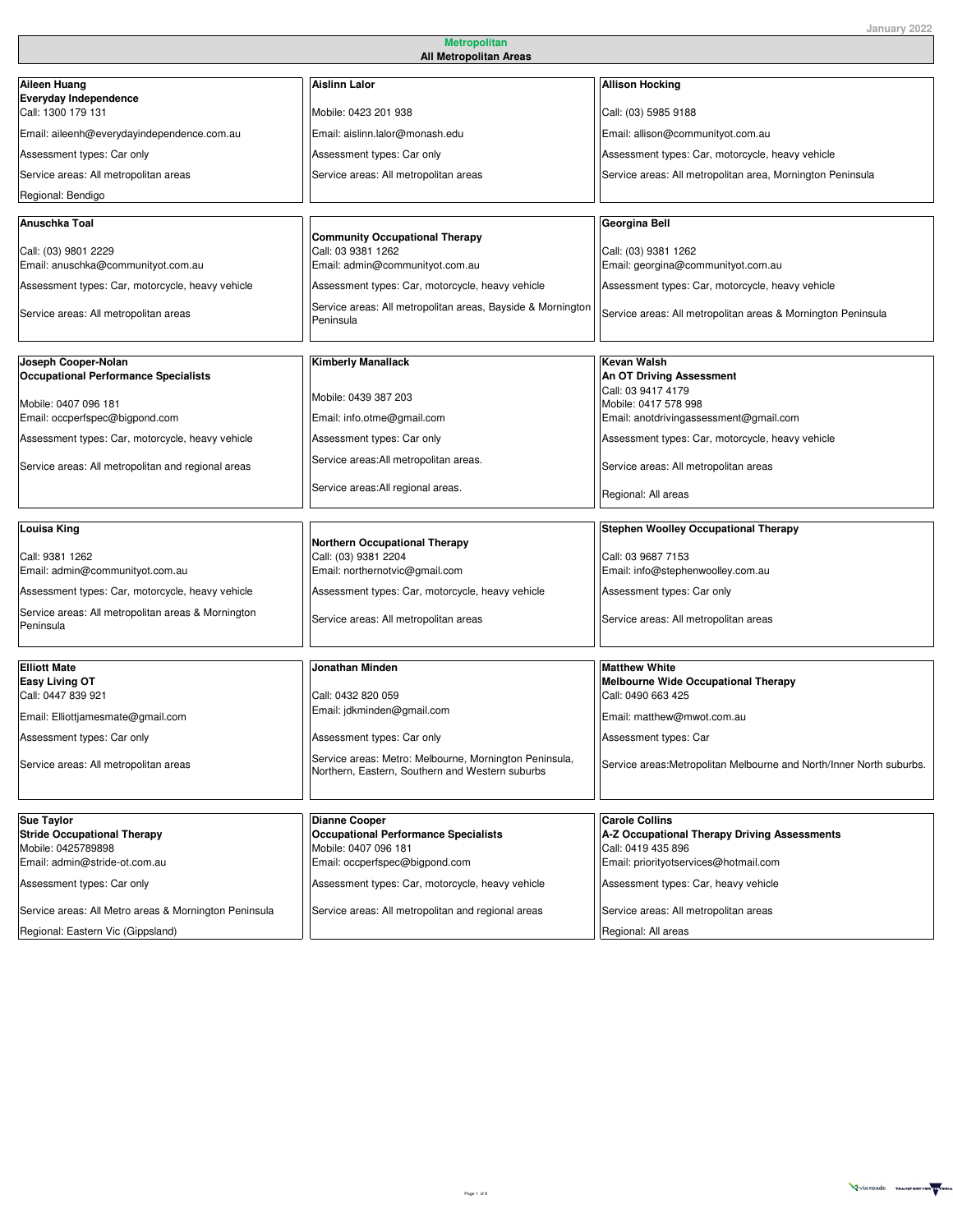| Elena Bedrega                                                                            | <b>Andrew Day</b>                                                                     | <b>Kate Green</b>                                                                                                                                                   |
|------------------------------------------------------------------------------------------|---------------------------------------------------------------------------------------|---------------------------------------------------------------------------------------------------------------------------------------------------------------------|
| AAA Driving Assessments and Rehabilitation (AAADAR)                                      |                                                                                       | Impact OT                                                                                                                                                           |
| Call: 0420 781 151<br>Email: LENA51419@GMAIL.COM<br>Assessment type: Car only            | Call: 0402775856<br>Email: otdriving@outlook.com<br>Assessment types: Car             | Call: 0452 571 554<br>Email: kate@impactot.com.au<br>Assessment types: Car                                                                                          |
| Service areas:<br>All Metropolitan Melbourne & Mornington Peninsula                      | service areas: all metro areas and mornington peninsula                               | service areas: all metro areas                                                                                                                                      |
| Regional: Eastern VIC (Gippsland)                                                        |                                                                                       |                                                                                                                                                                     |
| <b>Rebecca Podbury Purvis</b><br><b>Occupational Therapy Group</b><br>Call: 03 9087 1000 | <b>Kirsty Jackson</b><br><b>Better Rehab</b><br>Call: 03 8658 1364                    | <b>James Hunter</b><br>Melbourne Occupational Therapy Services Pty Ltd<br>Phone: (03) 7018 3158                                                                     |
| Email: admin@theotg.com.au                                                               | Email: admin@betterrehabilitation.com.au<br>Web: https://betterrehabilitation.com.au/ | Email: reception@melbourneotservices.com.au<br>Web: http://melbourneotservices.com.au/services/driving-assessment-<br>vehicle-modifications/                        |
| Assessment type: Car, Motorcycle, Heavy Vehicle                                          | Assessment types: Car                                                                 | Assessment types: Car only                                                                                                                                          |
| Service areas: all metro areas and mornington peninsula                                  | service areas: all metro areas                                                        | Service areas: Service areas: North, West, Central, Bayside and most<br>south-eastern suburbs. Will travel up to 40 minutes' drive from our Port<br>Melbourne Base. |
|                                                                                          |                                                                                       |                                                                                                                                                                     |
| <b>Metropolitan</b>                                                                      |                                                                                       |                                                                                                                                                                     |

| <b>Northern &amp; Western Suburbs</b>                       |                                                          |                                                            |
|-------------------------------------------------------------|----------------------------------------------------------|------------------------------------------------------------|
|                                                             |                                                          |                                                            |
| <b>Cath Cleveland</b>                                       | Anita Kirkovski                                          | <b>Ashley Vrtacic</b>                                      |
| <b>Occupational Focus Pty Ltd</b>                           |                                                          | <b>Edge Community Services</b>                             |
| Mobile: 0430 517 499                                        | Call: 0490 928 779                                       | Call:03 9749 0000                                          |
| Email: cath@occupationalfocus.com.au                        | Email: anita.kirkovski@outlook.com                       | Email: Hello@edgecs.com.au                                 |
| Assessment types: Car only                                  | Assessment types: Car only                               | Assessment types: Car only                                 |
| Service areas: Western suburbs                              | Service areas: Northern Suburbs                          | Service areas: Geelong, Melton, Werribee.                  |
|                                                             |                                                          |                                                            |
| <b>James Hunter</b>                                         | Janene Strahan                                           | <b>Kathryn Townsend</b>                                    |
| Melbourne Occupational Therapy Services Pty Ltd             |                                                          |                                                            |
| Phone: (03) 7018 3158                                       | Mobile: 0425 717 193                                     | Mobile: 0400 196 295                                       |
|                                                             |                                                          |                                                            |
| Email: reception@melbourneotservices.com.au                 |                                                          |                                                            |
| Web: http://melbourneotservices.com.au/services/driving-    | Email: jtstrahan@hotmail.com                             | Email: townsend_ka@hotmail.com                             |
| assessment-vehicle-modifications/                           |                                                          |                                                            |
|                                                             |                                                          |                                                            |
| Assessment types: Car only                                  | Assessment types: Car, motorcycle, heavy vehicle         | Assessment types: Car only                                 |
|                                                             |                                                          |                                                            |
| Service areas: Service areas: North, West, Central, Bayside |                                                          |                                                            |
| and most south-eastern suburbs. Will travel up to 40        | Service areas: Coburg, Northern, Western & Eastern       | Service areas: Northern & Eastern suburbs                  |
| minutes' drive from our Port Melbourne Base.                | suburbs                                                  |                                                            |
|                                                             |                                                          |                                                            |
|                                                             |                                                          |                                                            |
| <b>Kim Elms</b>                                             | <b>Margaret Donoghue</b>                                 | Devanshu (Dev) Raithaththa                                 |
| <b>Kim Elms Occupational Therapist</b>                      | <b>Margaret Donoghue Occupational Therapy</b>            |                                                            |
| Call: 03 9758 0884                                          |                                                          |                                                            |
| Mobile: 0404 081 092                                        | Mobile: 0425 767 290                                     | Mobile: 0433 421 051                                       |
| Fax: 9758 9007                                              |                                                          |                                                            |
| Email: otdriverassessment@bigpond.com                       | Email: margaret.donoghue@bigpond.com                     |                                                            |
| Web: http://otdrivingassessment.com.au                      | Web: www.mdot.com.au                                     | Email: devot345@hotmail.com                                |
| Assessment types: Car only                                  | Assessment types: Car only                               | Assessment types: Car, motorcycle                          |
| Service areas: Metro: Northern, Eastern, South-Eastern      | Service areas: Metro: North, North East and North West   |                                                            |
| suburbs & Mornington Peninsula                              | suburbs                                                  | Service areas: Melbourne CBD, and all Western suburbs      |
|                                                             |                                                          |                                                            |
|                                                             | Regional: North Central and North East Victoria (Eildon, |                                                            |
| Regional: Eastern Vic (Gippsland)                           | Yea, Seymour, Broadford, Kilmore, Wallan, Whittlesea,    | Regional: Ballarat and North West.                         |
|                                                             | Kinglake)                                                |                                                            |
| Sammii Bennett                                              | Debra Hayward                                            | <b>Melanie Rossato</b>                                     |
|                                                             | <b>Occupational Therapy Group</b>                        |                                                            |
| <b>Occupational Therapy Group</b><br>Call: 03 9087 1000     | Call: 03 9087 1000                                       | Mobile: 0418 173 623                                       |
| Email: referrals@theotg.com.au                              | Email: referrals@theotg.com.au                           | Email: melanie.rossato@gmail.com                           |
| Assessment types: Car only                                  | Assessment types: Car only                               | Assessment types: Car only                                 |
|                                                             |                                                          |                                                            |
| Service areas: Northern & western suburbs                   | Service areas: Northern & western suburbs                | Service areas: Coburg, Northern, Western & Eastern suburbs |

x x X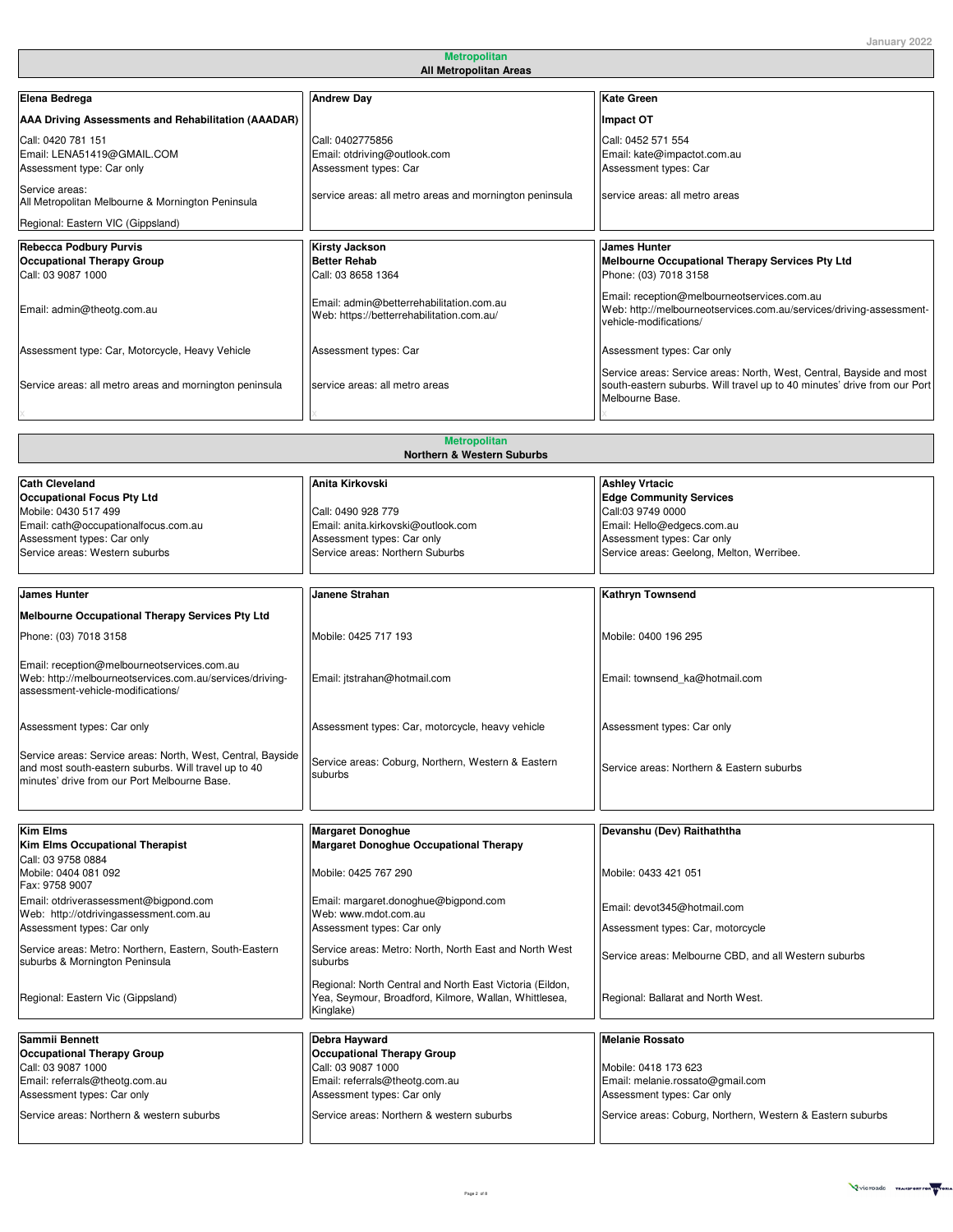| <b>Metropolitan</b><br><b>Northern &amp; Western Suburbs</b>                                                                                            |                                                                                                                    |                                                                                                                               |
|---------------------------------------------------------------------------------------------------------------------------------------------------------|--------------------------------------------------------------------------------------------------------------------|-------------------------------------------------------------------------------------------------------------------------------|
|                                                                                                                                                         |                                                                                                                    |                                                                                                                               |
| <b>Robert Haughton</b>                                                                                                                                  | <b>Sandy Aggarwal</b>                                                                                              | <b>Stacey Loveridge</b>                                                                                                       |
| <b>Robert Haughton Assessment Services</b>                                                                                                              | <b>Rehab Care</b>                                                                                                  | <b>Driven Occupational Therapy</b>                                                                                            |
| Call: 03 5449 6090<br>Mobile: 0407 496 091                                                                                                              | Call: Brunswick: 03 9381 1300<br>Hoppers Crossing: 03 9748 7070<br>St Albans: 03 9364 2963<br>Epping: 03 9408 3374 | Call: 0490317084                                                                                                              |
| Email: robert.haughton@gmail.com<br>Assessment types: Car, heavy vehicle                                                                                | Mobile: 0418 370 049<br>Email: rehabcare@hotmail.com<br>Assessment types: Car, heavy vehicle                       | Email-Stacey@drivenoccupationaltherapy.com.au<br>Assessment types: Car                                                        |
| Service areas: Metro: Western suburbs (Sunbury, Melton<br>and surrounds)                                                                                | Service areas: Northern, Western & Eastern suburbs                                                                 | Service areas- Western Suburbs including and surrounding Werribee,<br>Hoppers Crossing, Point Cook, Sunshine, Melton          |
| Regional: Northern, North Western, Western & South<br>Western Victoria (Bendigo, Ballarat, Echuca, Seymour,<br>Kyneton, Horsham, Warrnambool, Hamilton) |                                                                                                                    |                                                                                                                               |
|                                                                                                                                                         | <b>Sukhwinder Rakhra</b>                                                                                           |                                                                                                                               |
| <b>Occupational Therapy Group</b>                                                                                                                       |                                                                                                                    | Sunshine OT Driving Assessment & Rehabilitation Program<br>(Western Health)                                                   |
| Call: 03 9087 1000                                                                                                                                      | Call: 03 9431 2933<br>Mobile: 0409 023 000                                                                         | Call: 03 8345 1315                                                                                                            |
| Email: referrals@theotg.com.au                                                                                                                          |                                                                                                                    | Email: SHOTdriving@wh.org.au                                                                                                  |
| Assessment type: Car, Motorcycle, Heavy Vehicle                                                                                                         | Assessment types: Car only                                                                                         | Assessment types: Car, motorcycle, heavy vehicle                                                                              |
|                                                                                                                                                         |                                                                                                                    |                                                                                                                               |
| Service areas: Northern & western suburbs                                                                                                               | Service areas: Northern, Western & South Eastern suburbs                                                           | Service areas: Post codes in the following council regions Hobsons<br>Bay, Maribyrnong, Brimbank and parts of Melton Councils |
| <b>Simone Thomson</b>                                                                                                                                   | <b>Leanne Wilson</b>                                                                                               |                                                                                                                               |
| Call: 0438 154 114<br>Email: drivingassessment@outlook.com                                                                                              | <b>Lifestyle Occupational Therapy</b><br>Call: 0401 027 364<br>Email: lifestyleot3@gmail.com                       |                                                                                                                               |
| Assessment types: Car                                                                                                                                   | Assessment types: Car and motorcycle                                                                               |                                                                                                                               |
| Service areas: Northern suburbs and Inner eastern suburbs<br>of Melbourne                                                                               | Service areas: Western Melbourne, Bacchus Marsh, Melton,<br>Werribee and surrounds through to Geelong              |                                                                                                                               |
|                                                                                                                                                         | <b>Metropolitan</b><br>Eastern & Southern Suburbs (includes Mornington Peninsula)                                  |                                                                                                                               |
| Dhwani Parikh                                                                                                                                           | Georgia McIntyre                                                                                                   | <b>Hannah Williams</b>                                                                                                        |
| Occupational Therapy Promoting Independence                                                                                                             | <b>Active One Group</b>                                                                                            |                                                                                                                               |
|                                                                                                                                                         |                                                                                                                    |                                                                                                                               |
| Mobile: 0425 850 086<br>Email: otpakenham@gmail.com                                                                                                     | Call: 03 8707 0830<br>Email: info@activeonegroup.com                                                               | Mobile: 0422 943 128<br>Email: assistiveot@gmail.com                                                                          |
| Assessment types: Car only                                                                                                                              | Assessment types: Car only                                                                                         | Assessment types: Car only                                                                                                    |
| Service areas: Metro: Eastern & South Eastern suburbs                                                                                                   | Service areas: South East suburbs, Frankston & Mornington<br>Peninsula (consulting rooms in Frankston)             | Service areas: Melbourne South East (Aspendale, Bayside, Peninsula)                                                           |
| Regional: Eastern Vic (Gippsland)                                                                                                                       |                                                                                                                    |                                                                                                                               |
|                                                                                                                                                         |                                                                                                                    |                                                                                                                               |
| Sarah Owen<br>Mobile: 0400 288 209                                                                                                                      | Lisa Michelson<br>South Eastern Private Hospital<br>Call: 9549 6438                                                | <b>Caulfield Hospital Driver Program</b><br>Call: 03 9076 6165                                                                |
| Email: drive.ot@gmail.com                                                                                                                               | Email: Lisa.Michelson@healthecare.com.au                                                                           | Email: otdrivingservice@alfred.org.au                                                                                         |
| Assessment types: Car only                                                                                                                              | Assessment types: Car                                                                                              | Assessment types: Car only                                                                                                    |
| Service areas: South Eastern and Bayside suburbs                                                                                                        | Service areas: South Eastern suburbs                                                                               | Service areas: South Eastern suburbs                                                                                          |
| <b>Susan Brown</b>                                                                                                                                      | <b>Christina Roach</b>                                                                                             | <b>Alana Thorpe</b>                                                                                                           |
| Susan Brown Occupational Therapy Assessment &<br>Rehabilitation                                                                                         | <b>Chris OT Services</b>                                                                                           |                                                                                                                               |
| Mobile: 0408 561 391                                                                                                                                    | Mobile: 0413 485 544                                                                                               | Call: 0421 593 589                                                                                                            |
| Email: susan.brown.otdrive@gmail.com                                                                                                                    | Email: roach christina@hotmail.com                                                                                 | Email: alana@aidawayot.com.au                                                                                                 |
| Assessment types: Car only                                                                                                                              | Assessment types: Car only                                                                                         | Assessment types: Car only                                                                                                    |
| Service areas: Frankston and Mornington Peninsula                                                                                                       | Service areas: South Eastern & Bayside suburbs                                                                     | Service areas: Eastern suburbs                                                                                                |

 $X = \frac{1}{2} \sum_{i=1}^{n} \frac{1}{2} \sum_{i=1}^{n} \frac{1}{2} \sum_{i=1}^{n} \frac{1}{2} \sum_{i=1}^{n} \frac{1}{2} \sum_{i=1}^{n} \frac{1}{2} \sum_{i=1}^{n} \frac{1}{2} \sum_{i=1}^{n} \frac{1}{2} \sum_{i=1}^{n} \frac{1}{2} \sum_{i=1}^{n} \frac{1}{2} \sum_{i=1}^{n} \frac{1}{2} \sum_{i=1}^{n} \frac{1}{2} \sum_{i=1}^{n} \frac{1}{2} \sum_{i=1}$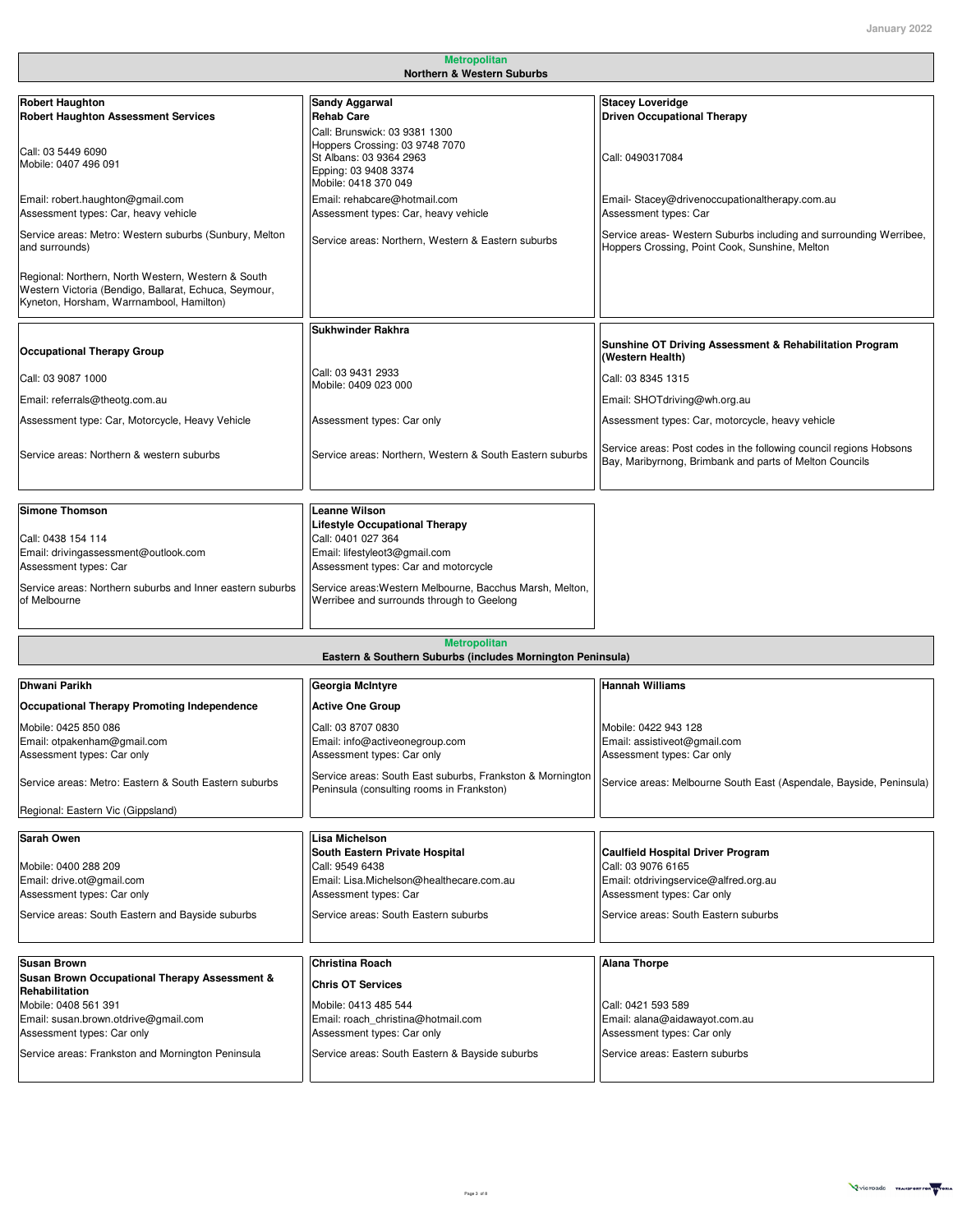| <b>Metropolitan</b>                                                                                                                                                                                                                                                           |                                                                                                                                                                                                               |                                                                                                                                                                                                                   |
|-------------------------------------------------------------------------------------------------------------------------------------------------------------------------------------------------------------------------------------------------------------------------------|---------------------------------------------------------------------------------------------------------------------------------------------------------------------------------------------------------------|-------------------------------------------------------------------------------------------------------------------------------------------------------------------------------------------------------------------|
| Eastern & Southern Suburbs (includes Mornington Peninsula)                                                                                                                                                                                                                    |                                                                                                                                                                                                               |                                                                                                                                                                                                                   |
| Janene Strahan<br>Mobile: 0425 717 193<br>Email: jtstrahan@hotmail.com<br>Assessment types: Car, motorcycle, heavy vehicle                                                                                                                                                    | <b>Jenny Witterick</b><br>All Ages Occupational Therapy<br>Call: 03 5996 0618<br>Mobile: 0403 006 122<br>Email: jenny@aaot.com.au<br>Web: www.aaot.com.au<br>Assessment types: Car, motorcycle, heavy vehicle | Jody White<br><b>Kingston Centre</b><br>Call: 03 9265 7805<br>Mobile: 0410 514 825<br>Email: OTDrivingservice@monashhealth.org.au<br>Web: www.monashhealth.org<br>Assessment types: Car only                      |
| Service areas: Coburg, Northern, Western & Eastern<br>suburbs                                                                                                                                                                                                                 | Service areas: Eastern, South-Eastern, Bayside suburbs &<br>Mornington Peninsula                                                                                                                              | Service areas: South Eastern suburbs                                                                                                                                                                              |
| <b>Judy Shepherd</b><br>Mobile: 0418 523 783<br>Email: judyshepherd.ot@outlook.com                                                                                                                                                                                            | <b>Casey Ward</b><br><b>Cabrini Health</b><br>Call: 9508 5224<br>Email: cward@cabrini.com.au                                                                                                                  | Kate Young<br>Mobile: 0400 530 728<br>Email: youngkate08@yahoo.com.au<br>Web: http://otdrivingassessment.com.au                                                                                                   |
| Assessment types: Car only<br>Service areas: South Eastern & Bayside suburbs                                                                                                                                                                                                  | Assessment types: Car<br>Service areas: South Eastern suburbs                                                                                                                                                 | Assessment types: Car only<br>Service areas: Eastern & South Eastern suburbs                                                                                                                                      |
| <b>Kathryn Townsend</b><br>Mobile: 0400 196 295                                                                                                                                                                                                                               | <b>Kim Elms</b><br>Kim Elms Occupational Therapist<br>Call: 03 9758 0884<br>Mobile: 0404 081 092<br>Fax: 9758 9007                                                                                            | Geri Morales<br>South Eastern Occupational Therapy<br>Call: 0412 444 333                                                                                                                                          |
| Email: townsend ka@hotmail.com<br>Assessment types: Car only<br>Service areas: Northern & Eastern suburbs                                                                                                                                                                     | Email: otdriverassessment@bigpond.com<br>Web: http://otdrivingassessment.com.au<br>Assessment types: Car only<br>Service areas: Metro: Northern, Eastern, South-Eastern<br>suburbs & Mornington Peninsula     | Email: gmorales@seot.com.au<br>Assessment types: Car only<br>Service areas: South Eastern suburbs                                                                                                                 |
| <b>Leonie Souter</b>                                                                                                                                                                                                                                                          | Regional: Eastern Vic (Gippsland)<br><b>Tania Barry</b>                                                                                                                                                       | Mary-Ann Calabrese Occupational Therapy & Driver Assessment                                                                                                                                                       |
| Call: 0412 271 239<br>Email: leonie@nepeanot.com.au<br>Assessment types: Car, motorcycle and heavy vehicle<br>Service areas: Metro: South Eastern suburbs & Mornington<br>Peninsula                                                                                           | Mobile: 0413 756 221<br>Email: tanialbarry@bigpond.com<br>Assessment types: Car only<br>Service Area: All inner city/metropolitan suburbs                                                                     | Group<br>Email: mary-ann@occupationaltherapygroup.com.au<br>Web: occupationaltherapygroup.com.au<br>Assessment types: Car only<br>Service areas: Bayside, South Eastern, Eastern Suburbs, Mornington<br>Peninsula |
| Regional: Westernport Bay, Casey / Cardinia<br><b>Caroline Reljich</b><br><b>Active One Health Professional Group</b><br>Call: 03 8707 0830<br>Email: info@activeonegroup.com<br>Assessment types: Car only<br>Service areas: Eastern, South Eastern, Mornington<br>Peninsula | <b>Megan Coulter</b><br><b>DriveSafe Assessments</b><br>Mobile: 0474 428 888<br>Email: megan.drivesafe@gmail.com<br>Assessment types: Car only<br>Service areas: South Eastern & Bayside suburbs              | Louise Chudasama<br><b>Ramsay Health Plus</b><br>Call: 03 9841 1204<br>Email: rhp.drh@ramsayhealth.com.au<br>Assessment types: Car only<br>Service areas: Eastern suburbs                                         |
| <b>Melanie Rossato</b><br>Mobile: 0418 173 623<br>Email: melanie.rossato@gmail.com<br>Assessment types: Car only<br>Service areas: Coburg, Northern, Western & Eastern<br>suburbs                                                                                             | <b>Peninsula Occupational Therapy</b><br>Call: 03 5985 9188<br>Email: allison@communityot.com.au<br>Assessment types: Car, Motorcycle, heavy vehicle<br>Service areas: Mornington Peninsula                   | Robyn Agars<br>Mobile: 0439 896 515<br>Email: robynagars@bigpond.com<br>Assessment types: Car only<br>Service areas: Eastern and Southern suburbs                                                                 |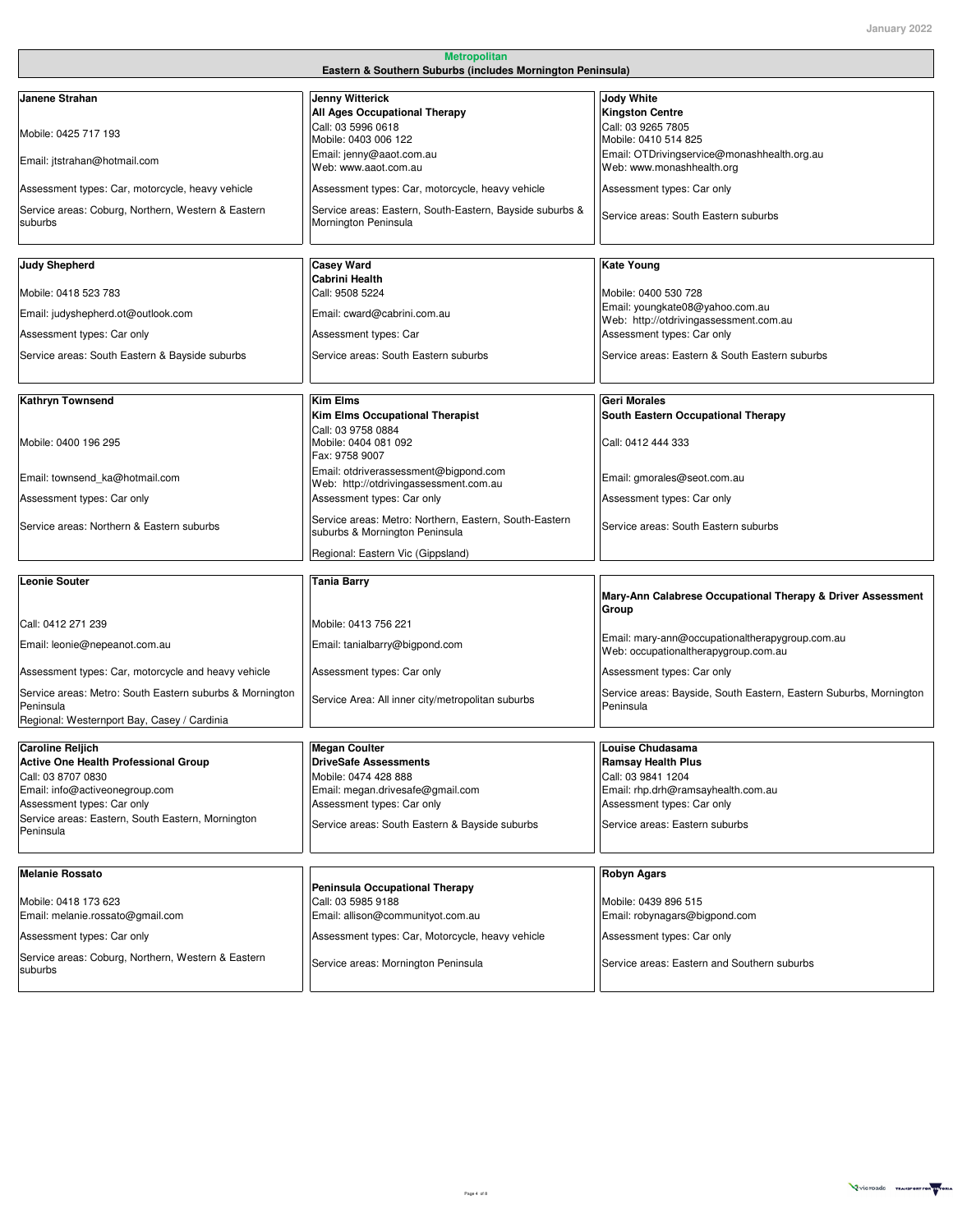| Eastern & Southern Suburbs (includes Mornington Peninsula)                                                                                                      |                                                                                                           |                                                                                                 |
|-----------------------------------------------------------------------------------------------------------------------------------------------------------------|-----------------------------------------------------------------------------------------------------------|-------------------------------------------------------------------------------------------------|
| <b>Sandy Aggarwal</b>                                                                                                                                           | Jonathan Minden                                                                                           | <b>Sue Sorrell</b>                                                                              |
| <b>Rehab Care</b><br>Call: Brunswick: 03 9381 1300<br>Hoppers Crossing: 03 9748 7070<br>St Albans: 03 9364 2963<br>Epping: 03 9408 3374<br>Mobile: 0418 370 049 | Call: 0432 820 059                                                                                        | Call: 03 9754 7712<br>Mobile: 0421 014 732                                                      |
| Email: rehabcare@hotmail.com                                                                                                                                    | Email: jdkminden@gmail.com                                                                                | Email: suesorrell@bigpond.com                                                                   |
| Assessment types: Car, heavy vehicle                                                                                                                            | Assessment types: Car only                                                                                | Assessment types: Car only                                                                      |
| Service areas: Northern, Western & Eastern suburbs                                                                                                              | Service areas: Metro: Melbourne, Mornington Peninsula,<br>Northern, Eastern, Southern and Western suburbs | Service areas: Eastern & South Eastern suburbs, Mornington &<br>Gippsland.                      |
| Sukhwinder Rakhra                                                                                                                                               | <b>Parke Player</b>                                                                                       |                                                                                                 |
|                                                                                                                                                                 |                                                                                                           | Wantirna Health - *Wantirna Health and Peter James clients. Not<br>available to general public. |
| Call: 03 9431 2933<br>Mobile: 0409 023 000                                                                                                                      | Call: 03 9381 1262 or 03 5985 9188                                                                        | Call: 03 9955 1319                                                                              |
| Assessment types: Car only                                                                                                                                      | Email: parke@communityot.com.au<br>Assessment types: Car only                                             | Email: driver.assessment@easternhealth.org.au                                                   |
| Service areas: Northern, Western & South Eastern suburbs                                                                                                        | Service areas: Metro: Eastern, South Eastern, Mornington<br>Peninsula                                     | Service areas: Eastern suburbs                                                                  |
|                                                                                                                                                                 |                                                                                                           |                                                                                                 |
| Victorian Rehabilitation Centre                                                                                                                                 |                                                                                                           |                                                                                                 |

**Metropolitan**

Call: 03 9566 2777 x x

Assessment types: Car only

Service area: Eastern & South-Eastern suburbs

x x **Rural All Rural Areas**

X x x

X x x

| Kevan Walsh                                                  | <b>Carole Collins</b>                                              | <b>Kimberly Manallack</b>              |
|--------------------------------------------------------------|--------------------------------------------------------------------|----------------------------------------|
| An OT Driving Assessment                                     | A-Z Occupational Therapy Driving Assessments                       |                                        |
| Call: 03 9417 4179<br>Mobile: 0417 578 998                   | Call: 0419 435 896                                                 | Mobile: 0439 387 203                   |
| Email: anotdrivingassessment@gmail.com                       | Email: priorityotservices@hotmail.com                              | Email: info.otme@gmail.com             |
| Assessment types: Car, motorcycle, heavy vehicle             | Assessment types: Car, heavy vehicle                               | Assessment types: Car only             |
| Service areas: All metropolitan areas                        | Service areas: All metropolitan areas                              | Service areas: All metropolitan areas. |
| Regional: All areas                                          | Regional: All areas                                                | Service areas: All regional areas.     |
| <b>Dianne Cooper</b><br>Occupational Performance Specialists | Joseph Cooper-Nolan<br><b>Occupational Performance Specialists</b> |                                        |
| Mobile: 0407 096 181                                         | Mobile: 0407 096 181                                               |                                        |
| Email: occperfspec@bigpond.com                               | Email: occperfspec@bigpond.com                                     |                                        |
| Assessment types: Car, motorcycle, heavy vehicle             | Assessment types: Car, motorcycle, heavy vehicle                   |                                        |
| Service areas: All metropolitan areas                        | Service areas: All metropolitan and regional areas                 |                                        |
| Service areas: All regional areas                            |                                                                    |                                        |

| <b>Rural Victoria</b> |
|-----------------------|
| Eastern               |

| Dave Duncan                                                                          | Dhwani Parikh                                         | <b>Sue Sorrell</b>                               |
|--------------------------------------------------------------------------------------|-------------------------------------------------------|--------------------------------------------------|
| Keen as Rehabilitation Services (KARS)                                               | Occupational Therapy Promoting Independence           |                                                  |
| Mobile 0409 682 530                                                                  | Mobile: 0425 850 086                                  | Call: 03 9754 7712<br>Mobile: 0421 014 732       |
| Email: keenasrehabservices@gmail.com                                                 | Email: otpakenham@gmail.com                           | Email: suesorrell@bigpond.com                    |
| Assessment types: Car, heavy vehicle                                                 | Assessment types: Car only                            | Assessment types: Car only                       |
|                                                                                      | Service areas: Metro: Eastern & South Eastern suburbs |                                                  |
| Service areas: Gippsland / East Gippsland (Warragul,<br>Traralgon, Sale, Bairnsdale) | Regional: Eastern Vic (Gippsland)                     | Service areas: Mornington Peninsula & Gippsland. |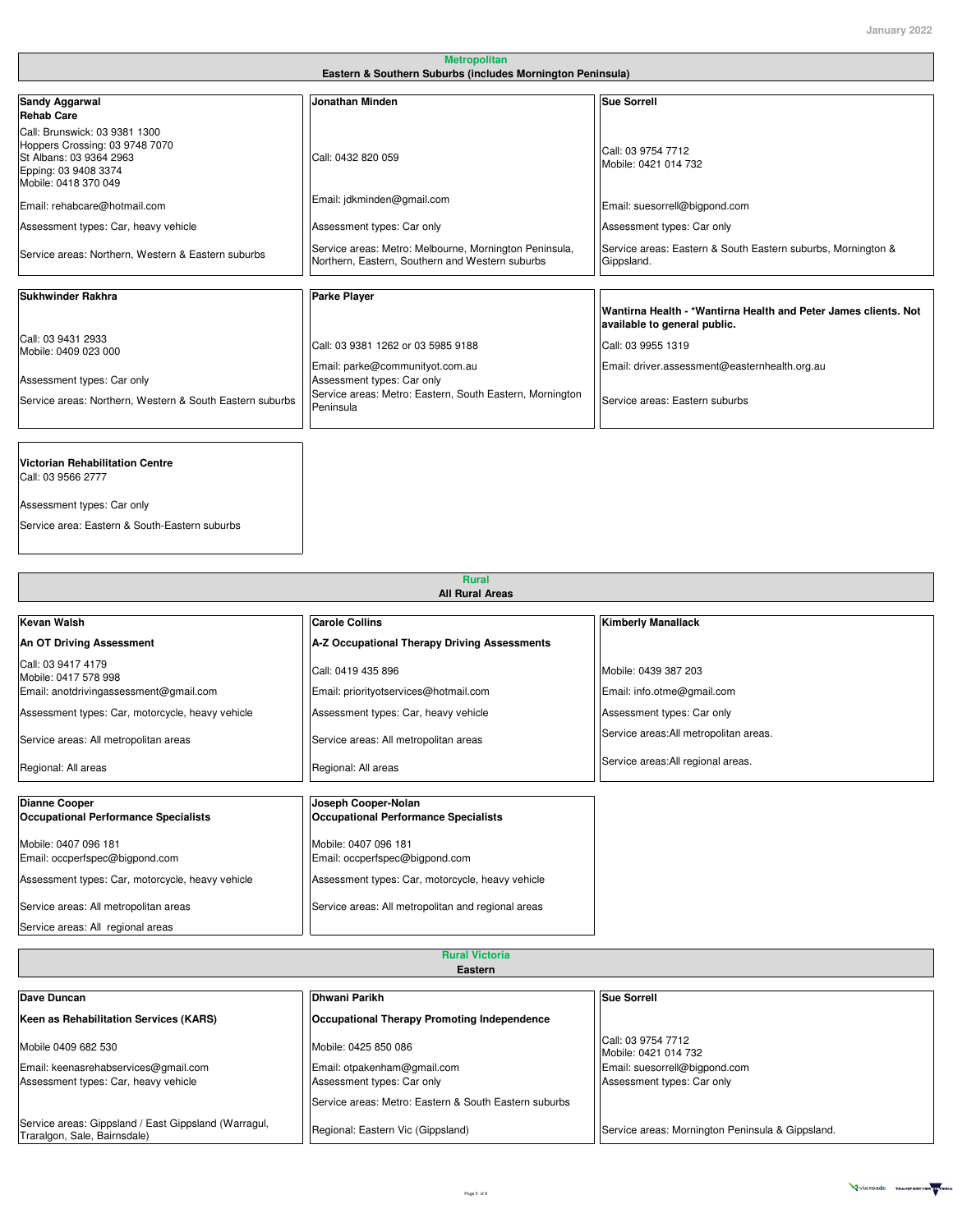| <b>Rural Victoria</b><br>Eastern                                                         |                                                                                                   |                                                                                                                                                      |
|------------------------------------------------------------------------------------------|---------------------------------------------------------------------------------------------------|------------------------------------------------------------------------------------------------------------------------------------------------------|
|                                                                                          |                                                                                                   |                                                                                                                                                      |
| Call: 03 9758 0884<br>Mobile: 0404 081 092<br>Fax: 9758 9007                             | Mobile: 0425789898                                                                                | Call: 0412 271 239                                                                                                                                   |
| Email: otdriverassessment@bigpond.com<br>Web: http://otdrivingassessment.com.au          | Email: admin@stride-ot.com.au                                                                     | Email: leonie@nepeanot.com.au                                                                                                                        |
| Assessment types: Car only                                                               | Assessment types: Car only                                                                        | Assessment types: Car, motorcycle and heavy vehicle                                                                                                  |
| Service areas: Metro: Northern, Eastern, South-Eastern<br>suburbs & Mornington Peninsula | Service areas: All Metro areas & Mornington Peninsula                                             | Service areas: Metro: South Eastern suburbs & Mornington Peninsula                                                                                   |
| Regional: Eastern Vic (Gippsland)                                                        | Regional: Eastern Vic (Gippsland)                                                                 | Regional: Westernport Bay, Casey / Cardinia                                                                                                          |
| <b>Margaret Locarnini</b>                                                                | <b>Steven Ginnivan</b>                                                                            | Elena Bedrega                                                                                                                                        |
| Soteira                                                                                  |                                                                                                   | AAA Driving Assessments and Rehabilitation (AAADAR)                                                                                                  |
| Mobile: 0417 552 684<br>Email: marg.loc@bigpond.com<br>Assessment types: Car only        | Mobile: 0408 500 203<br>Email: steveginnivan@gmail.com<br>Assessment type: Car and heavy vehicle  | Call: 0420 781 151<br>Email: LENA51419@GMAIL.COM<br>Assessment type: Car only<br>Service areas:<br>All Metropolitan Melbourne & Mornington Peninsula |
| Service areas: Eastern Vic (Gippsland), Drouin to<br>Bairnsdale, Yarram                  | Service area: South Gippsland, Wonthaggi, Korumburra,<br>Leongatha, Foster, Granville, Kooweerup. | Regional: Eastern VIC (Gippsland)                                                                                                                    |
| <b>Kerrie Thomsen</b>                                                                    |                                                                                                   |                                                                                                                                                      |
| Hallmark Occupational Therapy (HIH Group)                                                |                                                                                                   |                                                                                                                                                      |
| Mobile: 0429 557 127<br>Email: admin@hihgroup.com.au<br>Assessment type: Car only        |                                                                                                   |                                                                                                                                                      |

Service areas: Eastern - Gippsland (Bairnsdale/Sale) **x x**

x **x x**

| <b>Rural Victoria</b><br><b>North East</b>                                                            |                                                                                   |                                                                                                                             |
|-------------------------------------------------------------------------------------------------------|-----------------------------------------------------------------------------------|-----------------------------------------------------------------------------------------------------------------------------|
| <b>Bronwyn Nagle</b><br><b>Work Right Consulting</b>                                                  | <b>Cinamon Bohr</b><br><b>Wheelly Independent</b>                                 | <b>Erin Kinderis</b><br>Hume Occupational Therapy & Driver Rehab                                                            |
| Mobile: 0409 940 207                                                                                  | Mobile: 0457 943 355                                                              | Mobile: 0419 344 904                                                                                                        |
| Email: bronwyn.nagle@workright.net.au                                                                 | Email: wheellyindependent@bigpond.com.au                                          | Email: erin@humeot.com.au<br>Website: www.humeot.com.au                                                                     |
| Assessment types: Car, heavy vehicle                                                                  | Assessment types: Car, heavy vehicle                                              | Assessment types: Car only                                                                                                  |
| Service areas: Northern Vic (Shepparton, Cobram,<br>Wangaratta, Yarrawonga, Southern Riverina)        | Service areas: North Eastern Vic (Albury/Wodonga &<br>surrounds)                  | Service areas: Northern Vic (Benalla, Wangaratta, Shepparton,<br>Seymour)                                                   |
| John R Panchoo                                                                                        | <b>Justine Nicholls</b>                                                           | <b>Rachel Smith</b>                                                                                                         |
| <b>Back on Wheels</b>                                                                                 | Complete OT Care                                                                  |                                                                                                                             |
| Mobile: 0497 816 080                                                                                  | Mobile: 0475 356 975                                                              | Mobile: 0419 569 670                                                                                                        |
| Email: johnpanchoo@yahoo.com                                                                          | Email: justine@completeotcare.com.au                                              | Email: rsmith.ot@gmail.com                                                                                                  |
| Assessment types: Car only                                                                            | Assessment types: Car only                                                        | Assessment types: Car only                                                                                                  |
| Service areas: Seymour, Mitchell Murrindindi and<br>Strathbogie Shire                                 | Service areas: Benalla, Wangaratta and surrounds.                                 | Service areas: Northern Victoria & Goulburn Valley                                                                          |
|                                                                                                       |                                                                                   |                                                                                                                             |
| Leia Lewis                                                                                            | <b>Marc Williams</b>                                                              | <b>Margaret Donoghue</b>                                                                                                    |
| Call: 0409 843 556                                                                                    | <b>Williams Hession Occupational Therapy</b><br>Mobile: 0400 027 860              | <b>Margaret Donoghue Occupational Therapy</b><br>Mobile: 0425 767 290                                                       |
| Email: leialewis.ot@gmail.com                                                                         | Email: marcanna@hotkey.net.au                                                     | Email: margaret.donoghue@bigpond.com<br>Web: www.mdot.com.au                                                                |
| Assessment types: Car and Heavy Vehicle                                                               | Assessment types: Car, heavy vehicle                                              | Assessment types: Car only                                                                                                  |
|                                                                                                       |                                                                                   | Service areas: Metro: North, North East and North West suburbs                                                              |
| Service areas: Northern Vic (Shepparton, Cobram,<br>Wangaratta, Yarrawonga, Rutherglen and surrounds) | Service areas: North Eastern Vic (Wodonga, Rutherglen,<br>Myrtleford & surrounds) | Regional: North Central and North East Victoria (Eildon, Yea, Seymour,<br>Broadford, Kilmore, Wallan, Whittlesea, Kinglake) |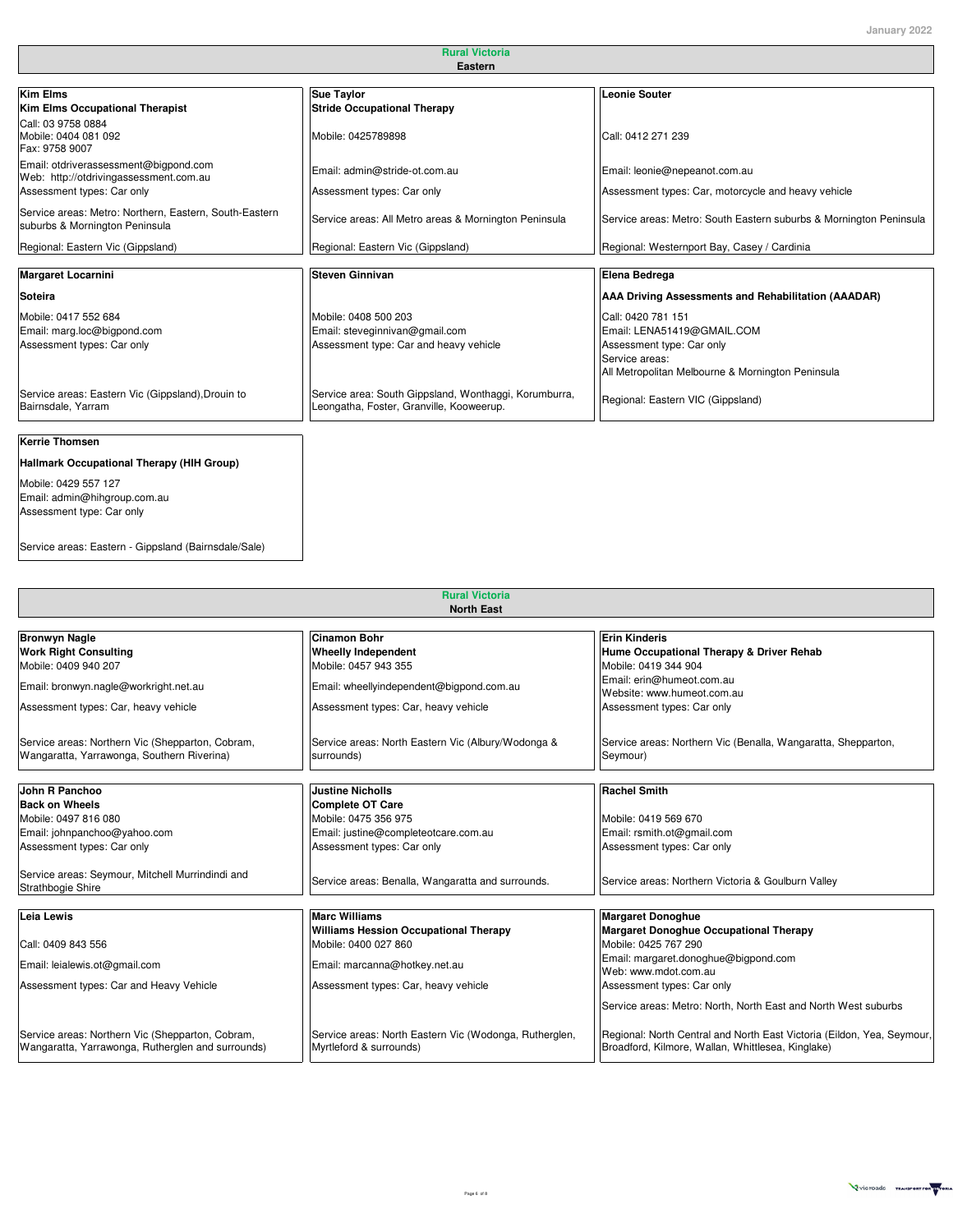┓

| <b>North East</b>                                                                           |                                                                         |                                             |
|---------------------------------------------------------------------------------------------|-------------------------------------------------------------------------|---------------------------------------------|
|                                                                                             |                                                                         |                                             |
| <b>Meg Stonehouse</b>                                                                       | <b>Sian Heaton</b>                                                      | <b>Tania Willey</b>                         |
| Enable Me OT                                                                                | NeuroRehab Allied Health Network                                        | Icaria Health                               |
| Mobile: 0412 244 632                                                                        | Call: (03) 9462 2585                                                    | Call: 02 6021 5165                          |
| Email: enablemeOT@outlook.com                                                               | Email: sian@nrah.com.au<br>Web: nrah.com.au                             | Email: tania@icariahealth.com.au            |
| Assessment types: Car only                                                                  | Assessment types: Car only                                              | Assessment types: Car only                  |
| Goulburn Valley & Northern Victoria (Shepparton and<br>surrounds)                           | Service areas: Wodonga/Wangaratta                                       | Service areas: Albury/Wodonga and surrounds |
| <b>Jye Savage</b><br>Flex Out Physiotherapy and Health Care<br>Call: 02 6023 2831           | <b>Mohammad Shafa</b><br><b>Meraki Healthcare</b><br>Call: 0483 866 098 |                                             |
| Email: jye@flexout.com.au                                                                   | Email: Management@merakihealthcare.com.au                               |                                             |
| Assessment types: Car only                                                                  | Assessment types: Car only                                              |                                             |
| Service areas: Wangaratta, Myrtleford, Wodonga (Albury as<br>well but its NSW), Barnawartha | Service areas: Northern Victoria and Goulburn Valley                    |                                             |
|                                                                                             |                                                                         |                                             |
|                                                                                             | <b>Rural Victoria</b>                                                   |                                             |

**Rural Victoria**

|                                                                                                | <b>North West</b>                                                |                                                        |
|------------------------------------------------------------------------------------------------|------------------------------------------------------------------|--------------------------------------------------------|
|                                                                                                |                                                                  |                                                        |
| Aileen Huang                                                                                   | Jo O'Bree                                                        | Natasha Quattrocchi                                    |
| Everyday Independence                                                                          | <b>OT Driving Assessor</b>                                       |                                                        |
| Call: 1300 179 131                                                                             | Mobile: 0438 332 624                                             | Call: 0422 123 859                                     |
| E: aileenh@everydayindependence.com.au                                                         | Email: joobree@outlook.com                                       | Email: natasha.quattrocchi@gmail.com                   |
| Assessment types: Car only                                                                     | Assessment types: Car only                                       | Assessment types: Car only                             |
| Service areas: All metropolitan areas                                                          |                                                                  |                                                        |
| Regional: Bendigo                                                                              | Service areas: Northern Victoria (Swan Hill, Kerang &<br>Cohuna) | Service areas: North Western Vic (Bendigo & surrounds) |
|                                                                                                |                                                                  |                                                        |
| <b>Kristen Arnel</b>                                                                           | <b>Leanne Healey</b>                                             | <b>Megan Dalla Santa</b>                               |
| Wimmera Health Care Group                                                                      | <b>Everyday Independence</b>                                     | <b>Megan Dalla Santa Occupational Therapy</b>          |
| Call: 03 5381 9334                                                                             | Call: 1300 179 131                                               | Mobile: 03 5021 5569                                   |
| Email: kristen.coats@whcg.org.au                                                               | Email: mail@everydayind.com.au                                   | Email: megan@dallasanta.com.au                         |
| Assessment types: Car only                                                                     | Assessment types: Car only                                       | Assessment types: Car only                             |
|                                                                                                |                                                                  |                                                        |
| Service areas: Western Vic (Ballarat & surrounds) & North<br>Western Vic (Bendigo & surrounds) | Service areas: North Western Vic (Bendigo & surrounds)           | Service areas: North Western Vic (Mildura & surrounds) |

| <b>Robert Haughton</b>                                                                                                                                  | <b>Suzie Joyce</b>                                                          |                                                                |
|---------------------------------------------------------------------------------------------------------------------------------------------------------|-----------------------------------------------------------------------------|----------------------------------------------------------------|
| <b>Robert Haughton Assessment Services</b>                                                                                                              | St John of God Bendigo Hospital                                             | Bendigo Health Services - *Bendigo Health Rehab patients only. |
| Call: 03 5449 6090<br>Mobile: 0407 496 091                                                                                                              | Phone: 03 5434 3261                                                         | Call: 03 5454 8500                                             |
| Email: robert.haughton@gmail.com<br>Assessment types: Car, heavy vehicle<br>Service areas: Metro: Western suburbs (Sunbury, Melton<br>and surrounds)    | Email: suzie.joyce@sjog.org.au<br>Assessment types: Car only                | Assessment types: Car, heavy vehicle                           |
| Regional: Northern, North Western, Western & South<br>Western Victoria (Bendigo, Ballarat, Echuca, Seymour,<br>Kyneton, Horsham, Warrnambool, Hamilton) | Service areas: Bendigo region                                               | Service areas: North Western Vic (Bendigo & surrounds)         |
|                                                                                                                                                         | <b>Rachael Tracev</b>                                                       | <b>Rebecca Podbury Purvis</b>                                  |
| <b>Castlemaine Health</b>                                                                                                                               | <b>Mobile Occupational Therapy Driving Assessments</b>                      | <b>Occupational Therapy Group</b>                              |
| Call: 03 5471 1575                                                                                                                                      | Mobile: 0401 736 680                                                        | Call: 03 9087 1000                                             |
| Email: ot@castlemainehealth.org.au                                                                                                                      | Email: rachael.motda@outlook.com<br>Web: www.mobileotdrivingassessments.com | Email: admin@theotg.com.au                                     |
| Assessment types: Car only                                                                                                                              | Assessment type: Car only                                                   | Assessment type: Car, Motorcycle, Heavy Vehicle                |
|                                                                                                                                                         |                                                                             | Service areas: all metro areas and mornington peninsula        |
| Service areas: Mt Alexander, Central Goldfields, Macedon<br>Ranges (Not Bendigo)                                                                        | Service areas: Ballarat, South West and North Western<br>Victoria           | Service areas: Metro: North Western Vic (Bendigo & surrounds)  |
| <b>Lesley Hart</b>                                                                                                                                      | <b>Debra Hayward</b>                                                        | <b>Hannah Russell</b>                                          |
|                                                                                                                                                         | <b>Occupational Therapy Group</b>                                           | <b>Driven therapy</b>                                          |
| Mobile: 0415 111 515                                                                                                                                    | Call: 03 9087 1000                                                          | Call: 0487 159 254                                             |
| Email: therapy.hart@gmail.com                                                                                                                           | Email: referrals@theotg.com.au                                              | Email: driventherapy@outlook.com                               |
| Assessment type: Car only                                                                                                                               | Assessment types: Car only                                                  | Assessment types: Car only                                     |
|                                                                                                                                                         | Service areas: Northern & western suburbs                                   |                                                                |
| Service area: Bendigo region                                                                                                                            |                                                                             | Service area: North West and Western Victoria                  |